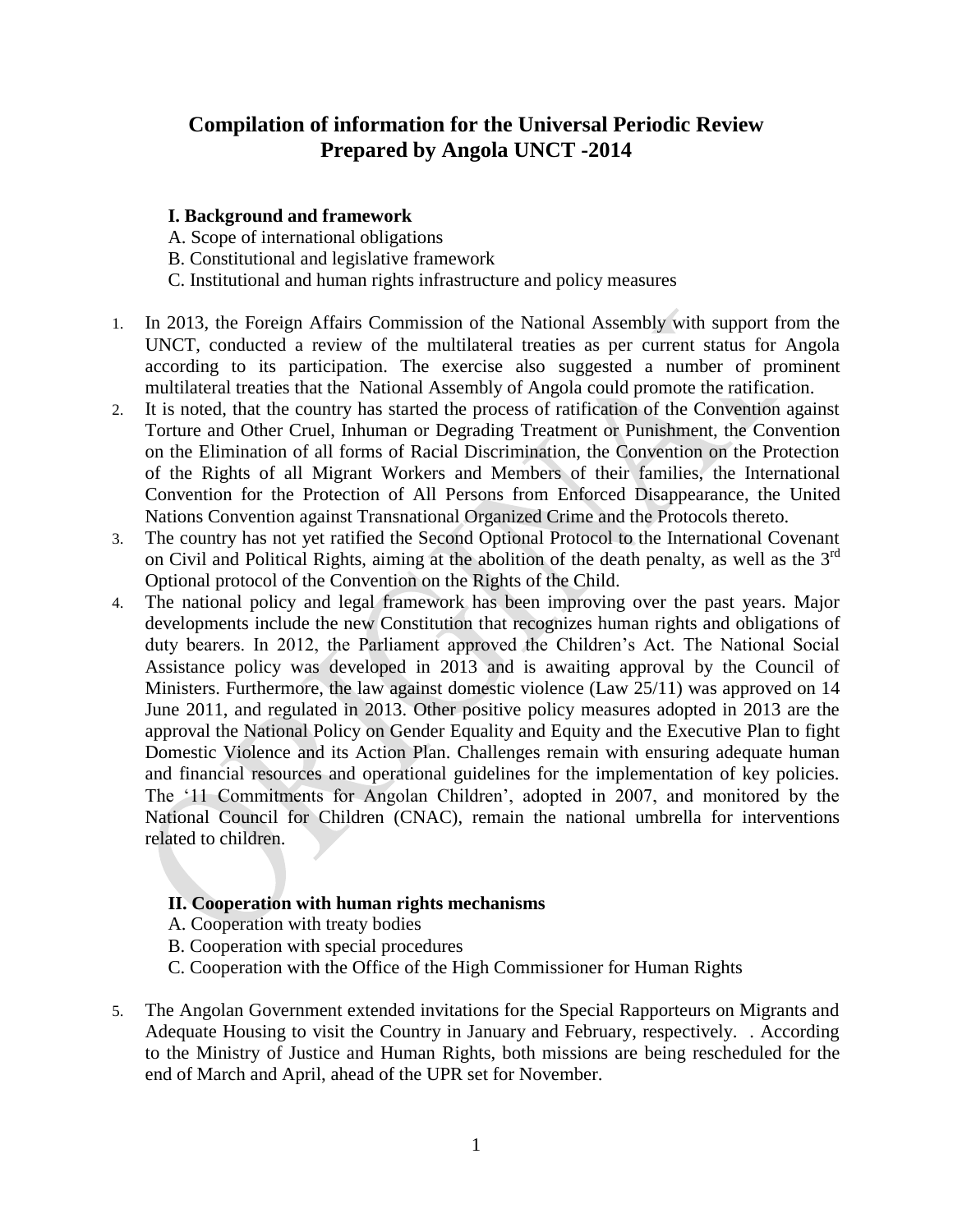- 6. The High Commissioner for Human Rights visited Angola in April 2013 and the Office of the UNRC facilitated the preparation of the visit and provided support throughout the mission. The HC highlighted the disparities that have developed between richest and poorest of the country and called attention to the harsh methods that is still being used in eviction processes.
- 7. The UNCT seek to strengthen its scope of intervention in the area of human rights, including, but not limited to capacity building, institutional strengthening and follow up of treaty and UPR recommendations. Over the past two years, the OHCHR in Pretoria has been providing technical support to Angola in close collaboration with the UNCT.

## **III. Implementation of international human rights obligations, taking into account applicable international humanitarian law**

## **A. Equality and non-discrimination;**

- 8. In relation to gender, Angola has made progress and it is noted that women occupy 38% of the seats in the National Assembly, are well represented in Government and play an increasing role in the private sector and also as leaders in civil society. However, disparities between women and men persist.
- 9. Regarding education, there is still a very high illiteracy rate among women and high dropout rate of girls due to early pregnancies, poverty, domestic responsibility and family pressure.
- 10. There is still perpetuation of women's subordination in the family and society due to patriarchal attitudes and deep-rooted stereotypes regarding roles and responsibilities of women and men. Some national development policies and strategies vaguely refer to gender mainstreaming and women empowerment. Some societal discrimination against women remains despite the law on Domestic Violence, which was approved on 14 July 2011. There are poor effective mechanisms to enforce child support laws and women generally bare the major responsibility for raising children.
- 11. The National Policy for Gender Equality and Equity approved in late 2013, will help strengthen the institutional and operational capacity to integrate gender issues at central, local and institutional levels, including legislative and administrative actions on equality of rights between men and women, reinforces and enhances the status of women, guaranteeing them exercise of full citizenship and its social and economic inclusion. This policy will also challenge the current practice of early marriage, the application of customary law that cultural-based discrimination against daughters, widows and divorced women with regard to inheritance and property rights and ensuring equal rights.
- 12. Although, the legal instruments to combat the domestic violence will prevent it and will also ensure the rights of a victim in a situation of violence, it is crucial to ensure its effective implementation
- 13. There is a need to increase and improve the access and the quality of primary health care services, especially for poor communities and in rural areas. This includes a focus on improving maternal and child health, given the worrying indicators on under-5 mortality and maternal mortality and also for reproductive health services, especially for young people. In addition, the UN welcomes recent initiatives of the Government to accelerate the access to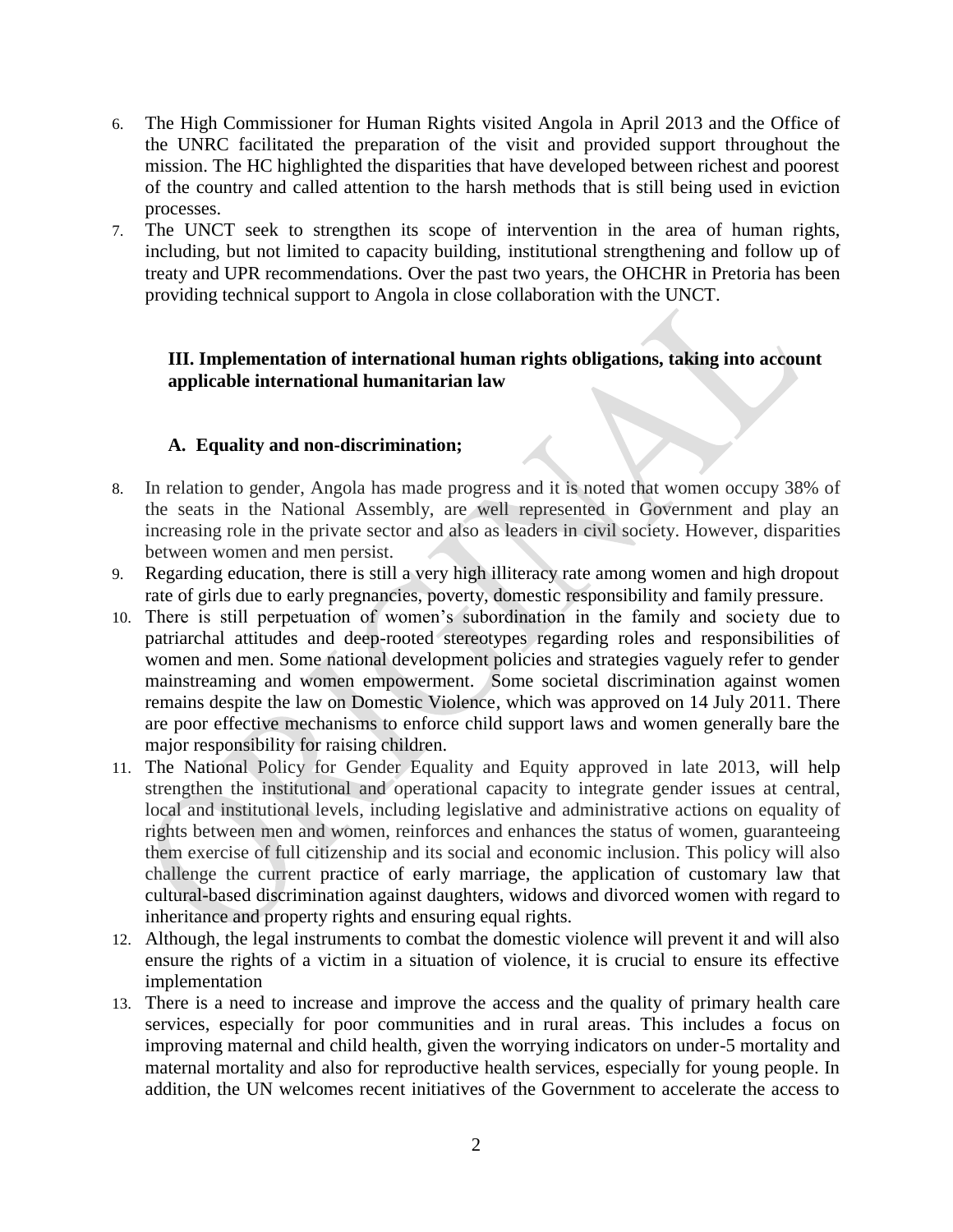PMTC services and a more integrated response to HIV-AIDs, though Angola continues to be a low prevalence country.

14. The population Census of 2014, the first full census since before independence, will provide important demographic information and a basis for more effective development planning. This will complement the National Development Plan 2013-2017 approved in 2013 that seeks to address geographic and social disparities.

## **B. Right to Identity / Birth Registration**

- 15. In Angola, the low level of birth registration of children up to 18 years of age has reached alarming proportions: the national average for this registration is only 56%, and it only 1 out of every 3 children aged between 0 and 5 years is registered.
- 16. Only 16.6% of children are registered before they complete one year and almost half of children (43.5%) are only registered when they complete 4, 5 or 6 years of age, because school enrolment requires registration. Geographical disparities in birth registration rates in areas that are difficult to reach, especially in rural areas, are also a source of concern.
- 17. There are various reasons for these low birth registration rates. These include the procedure often being neglected by parents because they do not know about the process or they are unaware of its importance, considering it a mere legal formality not associated with the child's rights. (Less than 1% of parents know the correct procedures for registering their children and the figure is no more than 0.5% in rural areas.)
- 18. Before September 2013 another obstacle that limited access to registration was its high cost. Although it was free for all children up to 5 years of age, in the case of older children it was an unbearable expense for extremely poor families with an average household of more than five children over five years. This problem ended following the publication of Presidential Decree 80/13 of 5 September, approving free registration and identification for all Angolan citizens, till December 2016.
- 19. Another aspect that further exacerbates birth registration is that parents themselves do not have civil registration. In addition issues relating to paternity exist. . Although the mother can register the child, this becomes more complicated when the father is not identified, whether in situations where the mother refuses to identify the child's father, or the father does not want to assume paternity.
- 20. Limited use of health centres and maternity clinics for childbirth excludes the direct registration of the birth, especially for rural people who give birth at home, essentially for economic reasons (80% of births take place outside hospitals or health centres).
- 21. Socio-cultural patterns also influence registration rates, such as indecision about choosing the name or the belief in some cultures that naming a child before it is born brings bad luck.
- 22. Delays and the bureaucratic process are determining factors in the low level of birth registration. The number of people attended to per day in registry offices is limited, very few, and people have to get tickets very early in the morning in order to be assisted. Both registry officials and the different registry service points have internal procedures that contribute to delays throughout the process.
- 23. Difficult access to civil registry offices, because they are far from local communities, is a crucial aggravating problem in rural areas and in provinces such as Lunda Sul and Cunene. Despite the considerable decentralization of local administrations many people must travel over 50 km to get to these services. Urban (16%) and rural (27, 8%) populations think that the fact that these offices are far from communities is an obstacle to birth registration.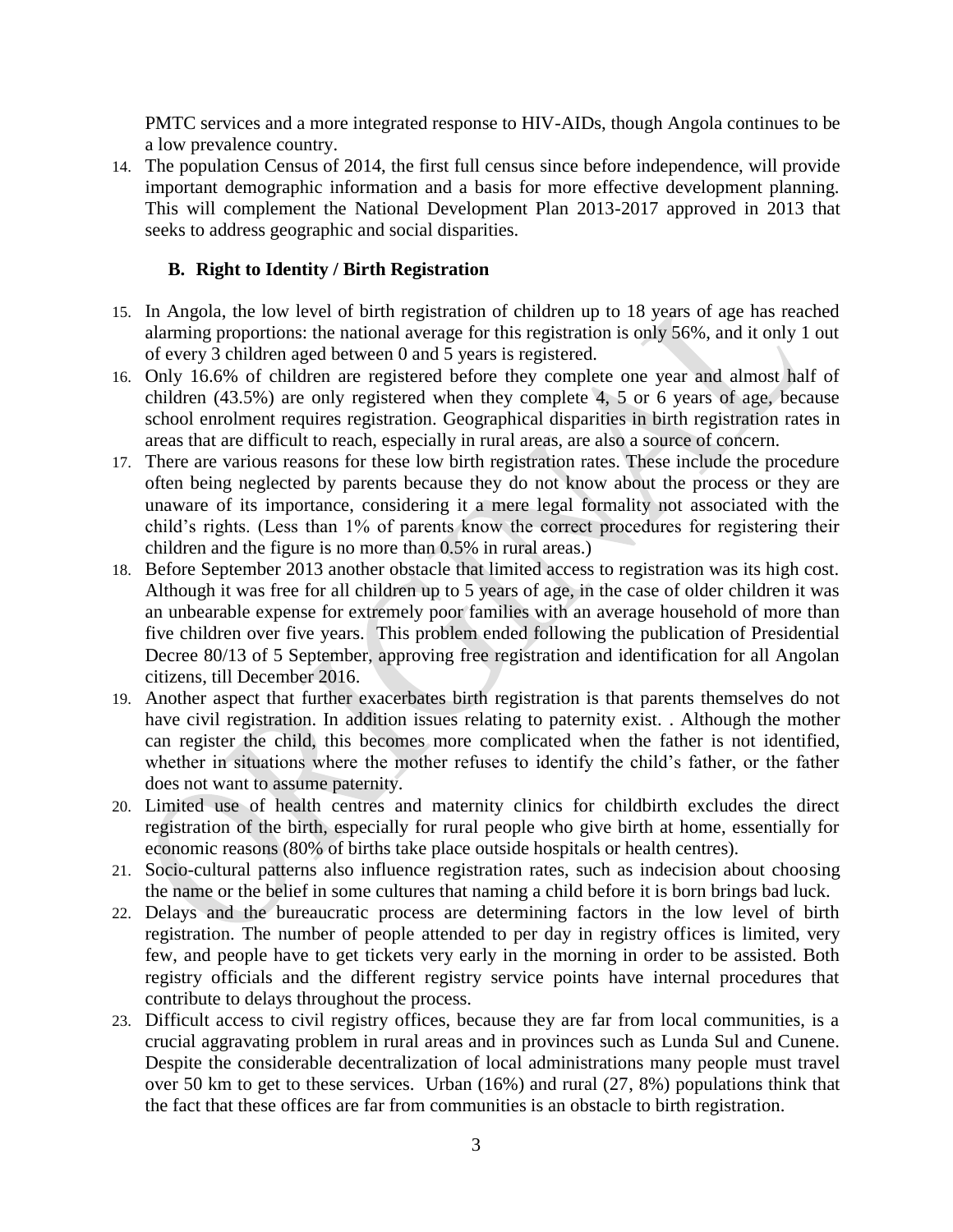- 24. Lack of infrastructure, material and human resources is another basic problem: the number of registry offices and civil registration services (a total of 207 facilities throughout the country) is insufficient. Not all public administrations have the material resources for registration and there is a shortage of qualified professionals, especially in local administrations, health centres and maternity clinics.
- 25. Since 2013, the Government has approved a programme to improve civil registration, including gratuity until 2016 in order to accelerate the process.
- 26. Whilst welcoming the Presidential Decree 80/13 of September 5, 2013 in which birth registration (over 5 years old) has become free of charge for all Angolan nationals, refugee and asylum seekers have not been included into this national endeavor. Further, pursuant to an Administrative Instruction circulated by the Ministry of Justice (Circular de Execução Permanente) issued in May 2011, issuance of birth certificates to children born of foreigners – including refugee and asylum seeker's children- has been suspended. As a result, a large number of refugee children and asylum seekers have been unable to register their children and obtain birth registration documents, depriving them to access a wide range of rights, including the right to education.

## **C. Right to life, liberty and security of the person;**

- 27. The phenomenon of children being accused of witchcraft is still a great concern in some areas of the country, including the capital.
- 28. Excessive preventive incarceration is still a major problem in the justice system as there is not enough capacity at police stations and the judiciary to effectively and expeditiously investigate and instruct the processes of people suspicious of committing crimes. Also, the age of criminality in Angola is 16.
- 29. Another major concern is the inexistence of adequate (in number and in quality) of prison facilities. As a result the facilities are always overcrowded leading to riots and mutinies in some facilities, as it was the case during 2012 and 2013, resulting in a number of deaths.

## **D. Administration of justice, including impunity, and the rule of law;**

- 30. In the Administration of Justice System for Children in Angola, the Prosecutor General's Office is competent to represent the child in conflict with the law. However, it also fulfills its traditional role of carrying the charge. This can be considered to be a conflict of interest and do not afford effective protection of children and compliance with legally established minimum guarantees.
- 31. Most children in conflict with the law do not have legal aid or legal counsel, in the process stages (investigation, prosecution and trial). The absence of a Public Institute of Legal Advocacy and there is a need to strengthen the Institute of Legal Assistance.
- 32. Thought the Office of the Ombudsman was created in the past decade, there is still no independent human rights institution in accordance with the Paris Principles, though since 2013, the State has been engaging in this process.
- 33. There is a weak capacity in terms of addressing juvenile justice partly due to the weak implementation of the Law of the Juvenile Courts (for example, there is no detention facility for children in Angola). Also it is to be noted that this law applies to children under the age of sixteen. But from the age of 16, children are criminally responsible and therefore subject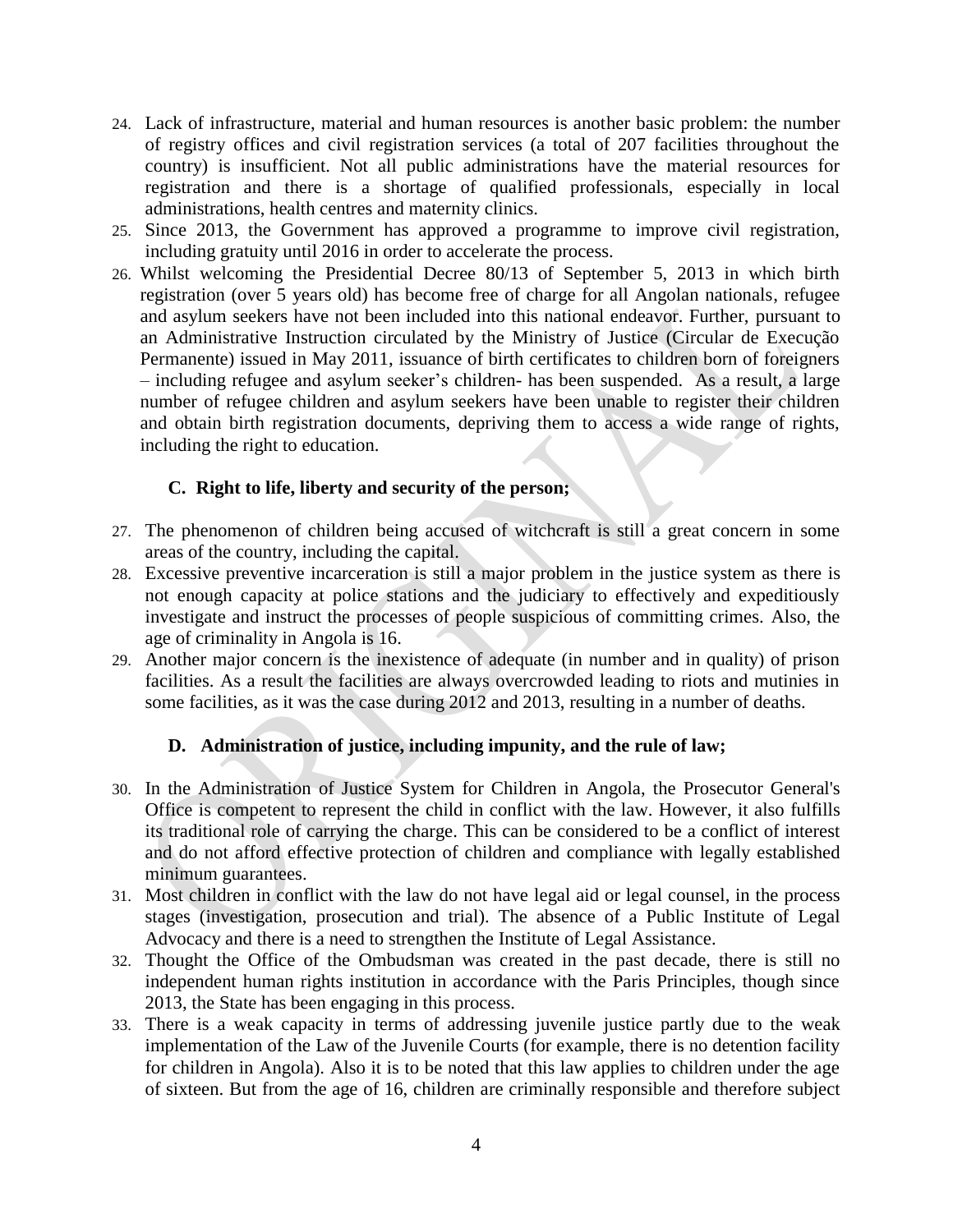to standard rules and treatment for adults. Violation of the Convention that recommends the installation of a specialized criminal responsibility for everyone below the age of 18 years old).

34. The Ministry of Justice and Human Rights is coordinating the justice reform, targeting institutional and legal frameworks. So far the Commission in charge of this process has updated the penal and civil codes and reviewed the statutes of judicial magistrates.

## **E. Right to privacy, marriage and family life**;

- 35. Despite that the Family Code states "equal rights, duties and responsibility to support children and if the children remain with the mother following divorce' in practice the father is generally viewed as the head of the household
- 36. Article 24 of Law 68/76 permits adolescents to marry, on an exceptional basis, at 15 years of age for girls and 16 for boys. The Government should be encouraged to withdraw the legal provisions authorizing, on an exceptional basis, the marriage of girls at 15 and boys at 16 years of age as well as to take necessary measures to stop under age marriages and forced sexual relations.
- 37. Under age marriages remains a major concern, especially in the East of the country where about 4 in 10 girls marries between 12 and 17 years of age, 1/3 of them live with an partner 10 or more years older).

## **F. Freedom of movement;**

- 38. The reservations the government of Angola made to articles 17 and 26 of the *1951 Convention on Refugee Rights,* in practice mean that refugees have a general right to freedom of movement, but are prohibited from settling or having access to areas of particular economic interest, such as the diamond mining areas. Even for those asylum seekers who have proper documents, the Immigration Department developed the practice of restricting their freedom of movement if they intend to travel to other provinces in Angola.
- 39. Though there have been some improvements in the management of illegal migration and the treatment of illegal migrants, given the porous borders and the weak institutional capacity this remains a concern. There have also been some cases of refugees and asylum seekers being arrested and detained, under suspicion of irregular migration. UNHCR and IOM have been working closely with authorities and in 2013, an agreement was reached with the Service for Migration and Foreigners for regular access to detention centers.
- 40. A new Asylum law is under development by the Angolan Government. With the new Asylum policy, to be approved, asylum seekers will be obliged to remain in the immigration retention center until the entire adjudication process is completed, even if they had presented themselves without delay and showed good cause for their illegal entry or stay. This measure is contemplated in an effort to discourage illegal immigration as well as presentation of manifestly unfounded claims; asylum seekers are, from the outset, considered illegal migrants unless their case is being adjudicated positively. The Government is encouraged to review the draft Bill and ensure its compliancy with international protection norms.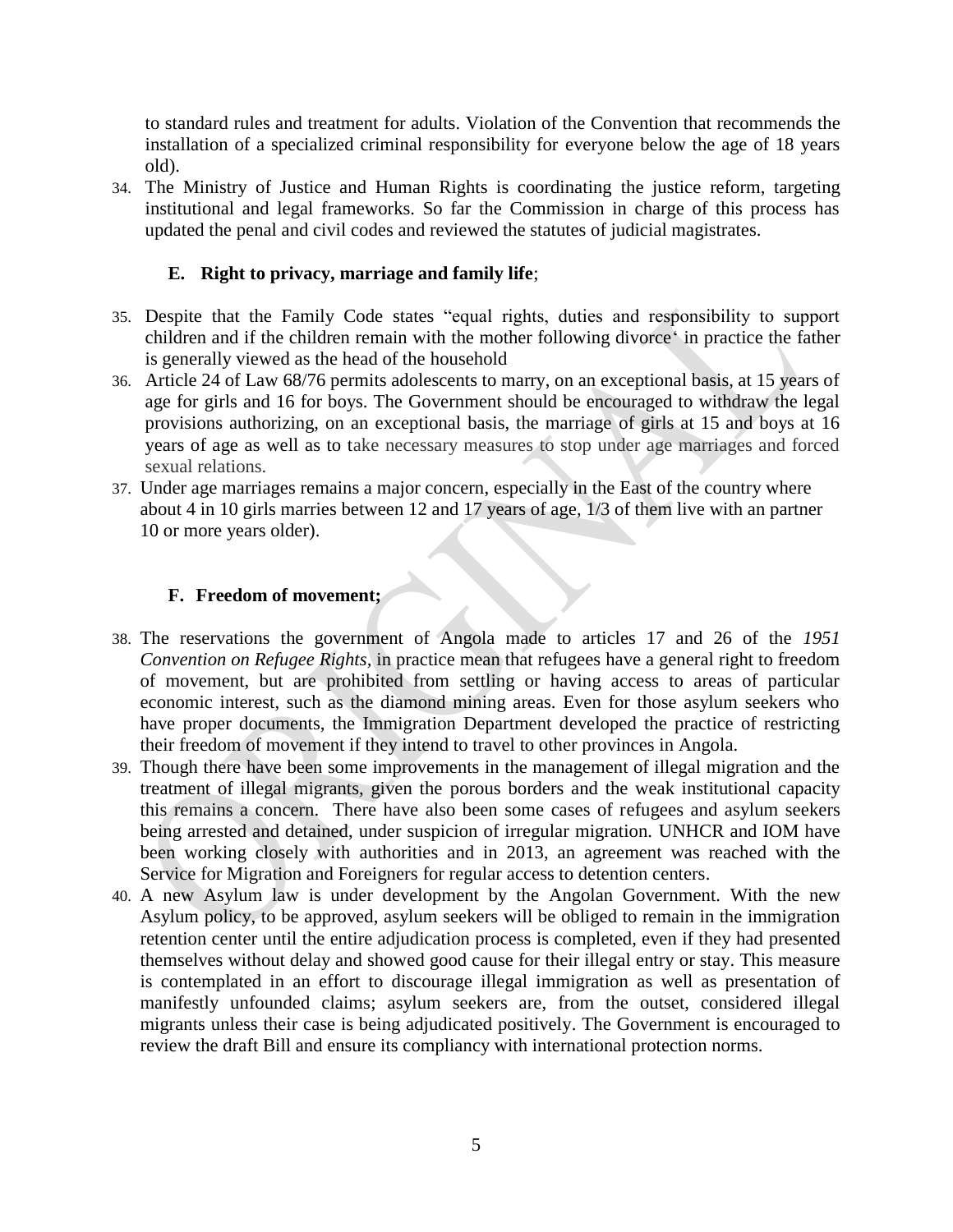### **G. Freedom of religion or belief, expression, association and peaceful assembly, and right to participate in public and political life;**

- 41. The Constitution of Angola approved in 2010, protects the rights of religion or belief, association and peaceful assembly. The approval of opening of places of cult has to be done through a legal process with the Ministry of Justice and the Ministry of Culture. Recently, the deferral of over 1000 requests, including 8 for mosques caused some concerns. But the Government has reiterated that the deferral was due to procedural issues and reiterated and confirmed its respect for religious freedom and that it was in no way targeting any religion.
- 42. The situation on the freedom of association, peaceful assembly and right to participate in public and political life has been facing some challenges. In particular, , youth movements, civil society groups and opposition political parties have at times found their right to demonstrate against , corruption, inequality, unemployment, social exclusion and lack of opportunities for youth met with excessive reaction from security forces.

### **H. Right to work and to just and favorable conditions of work;**

- 43. The lack of adequate training of a considerable number of women prevents them from competing in the formal labor market on equal terms with men. This force many women into the informal labor market. Thus, women participate unequally in the management and direction of economic activities, being represented in fewer structures and economic institutions.
- 44. A large number of asylum seekers and many refugees living in Angola are still undocumented which restricts access to the job market. In addition, for those that have documents, due to their poor quality, asylum-seekers and refugees often experience difficulties to access public services and employment, hampering efforts for local integration and self-reliance. Asylum seekers are permitted by Law 8/90 (Refugee Act) to work, but in practice this right is being challenged.
- 45. A draft new labor law was presented and widely discussed in 2013 and is due to be passed by parliament in 2014. Civil society organizations and unions voiced some concerns about just and favorable working conditions in a number of areas, namely:

a) The protection of women against dismissal on objective grounds was reduced by six months under the new law:

b) Other economic rights such as overtime, justified absences for student workers, absence due to death of family member sick leave and reinstatement or compensation for illegal or unfair dismissal, have all suffered considerable setbacks, according to the CSO reports.

c) Workers entitlements for compensation in the event of bankruptcy of the company , according preliminary draft of Article 238, companies will pay less than one third of the basic 30 % , there is a loss of 20 % of the basic for each year of service.

46. Reports show evidence of the use of school-age children in undeclared economic activities, particularly on farms in the central plateau and construction companies (some foreign). These children under the child labor are 'hidden', and not visible to the general public and their families.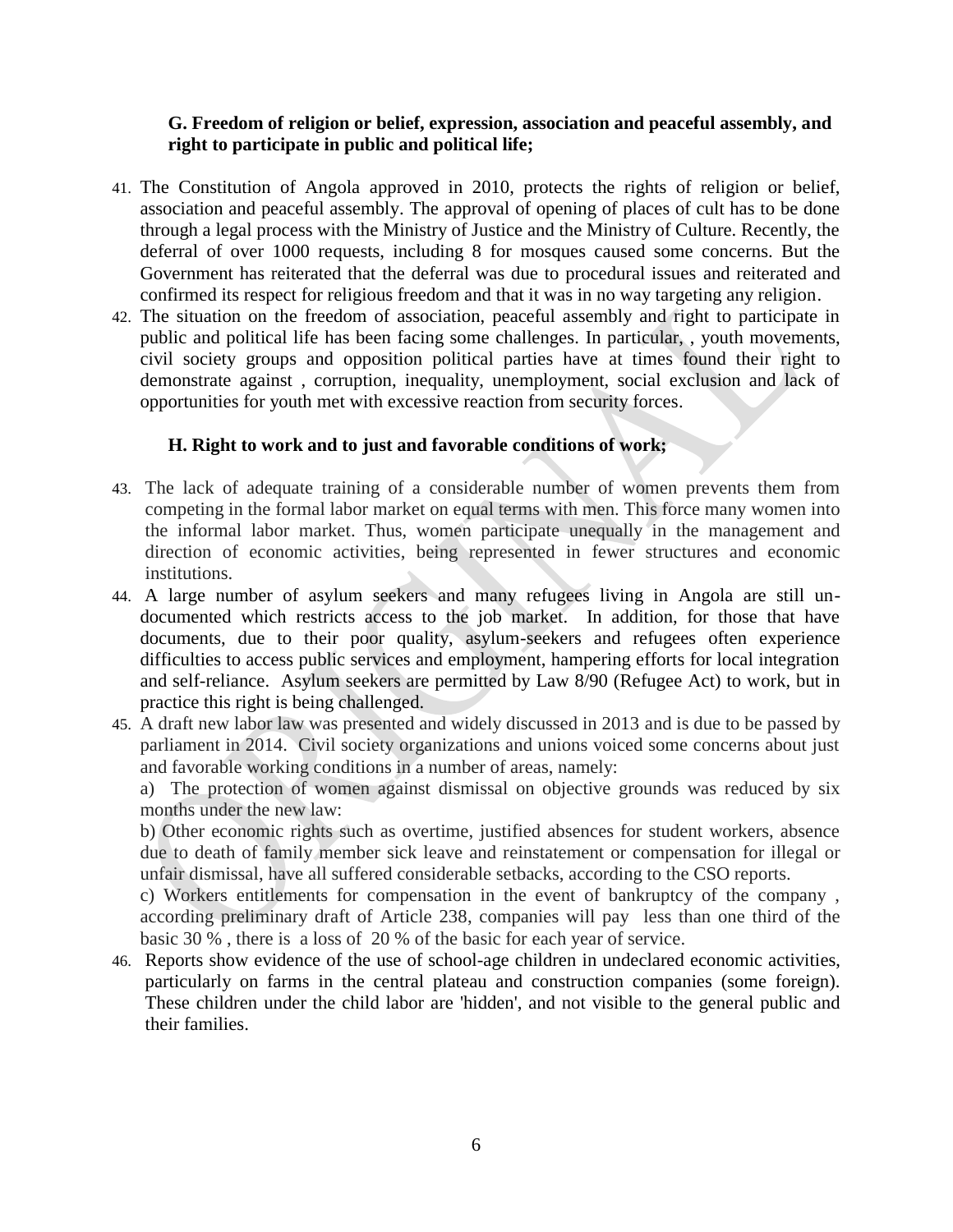#### **I. Right to social security and to an adequate standard of living;**

- 47. In the decade that passed since the end of the civil war in 2002, Angola's overall economic situation has remarkably improved, largely financed by the booming oil sector. Peace and stability also created the conditions for improvements in poverty reduction and in human development indicators – however only limited data is available to assess the full extent of such improvement. However, the progresses in human development have not followed the same pace of overall economic growth. Disparities in income between social and geographic groups as well as on gender lines create vulnerabilities for terms of resources as well as access to basic services, such as energy, water and sanitation. The inequality also prevails both in opportunities for access and control of these resources. Similarly access to housing, land and credit is conditioned by the prevalence of inequality between women and men, registering any incidence of discriminatory socio-cultural dispositions, marginalizing women in the development process and relegating them to the performance of procreative role and as caregivers.
- 48. Major improvements in social budgeting are required in order for Angola to progressively close the human development gap with best performing sub-Saharan African countries and middle income human development countries. Better use of social sector budgets requires a much sharper focus of public policies and programs on the most vulnerable and destitute part of the population. Policies need to be developed and implemented to remove supply and demand side barriers that prevent poor and vulnerable people from accessing basic services. The expansion of social infrastructures and services needs to aim at reaching those most in need and with the least access to basic services. Geographic targeting of infrastructure should increasingly be focused on the least served areas. In several instances, the geographic distribution of social infrastructure is highly unequal; a lack of deliberate focus on 'reaching the most in need' is further aggravating such imbalance as geographic location of new infrastructure are decided based on non-optimal criteria. Social infrastructure should be built with standards that are financially sustainable in the long run. Outreach services to serve communities that cannot be served by nearby basic infrastructures should be supported and strengthened, similarly to community based interventions. These two strategies have proven to be effective and efficient ways to expand and improve basic services to the least served communities.
- 49. Basic social protection in Angola reaches only a very small fraction of the population. There would however be fiscal space to set up large scale monetary transfer programme to progressively cover large part of those eligible throughout the country. There also appears to be the need to complement large social assistance with a more cohesive set of social protection interventions. This will require strengthening and expanding the existing programmes, as well as setting up new programmes (particularly to decrease demand-side barriers in access to basic services). Shedding additional light on government financial commitment and spending appear as a priority. Spending in the area of social protection reached 13% of the State expenditure in 2011; however, much of the social protection allocation was in a generic budget line with no further disaggregation.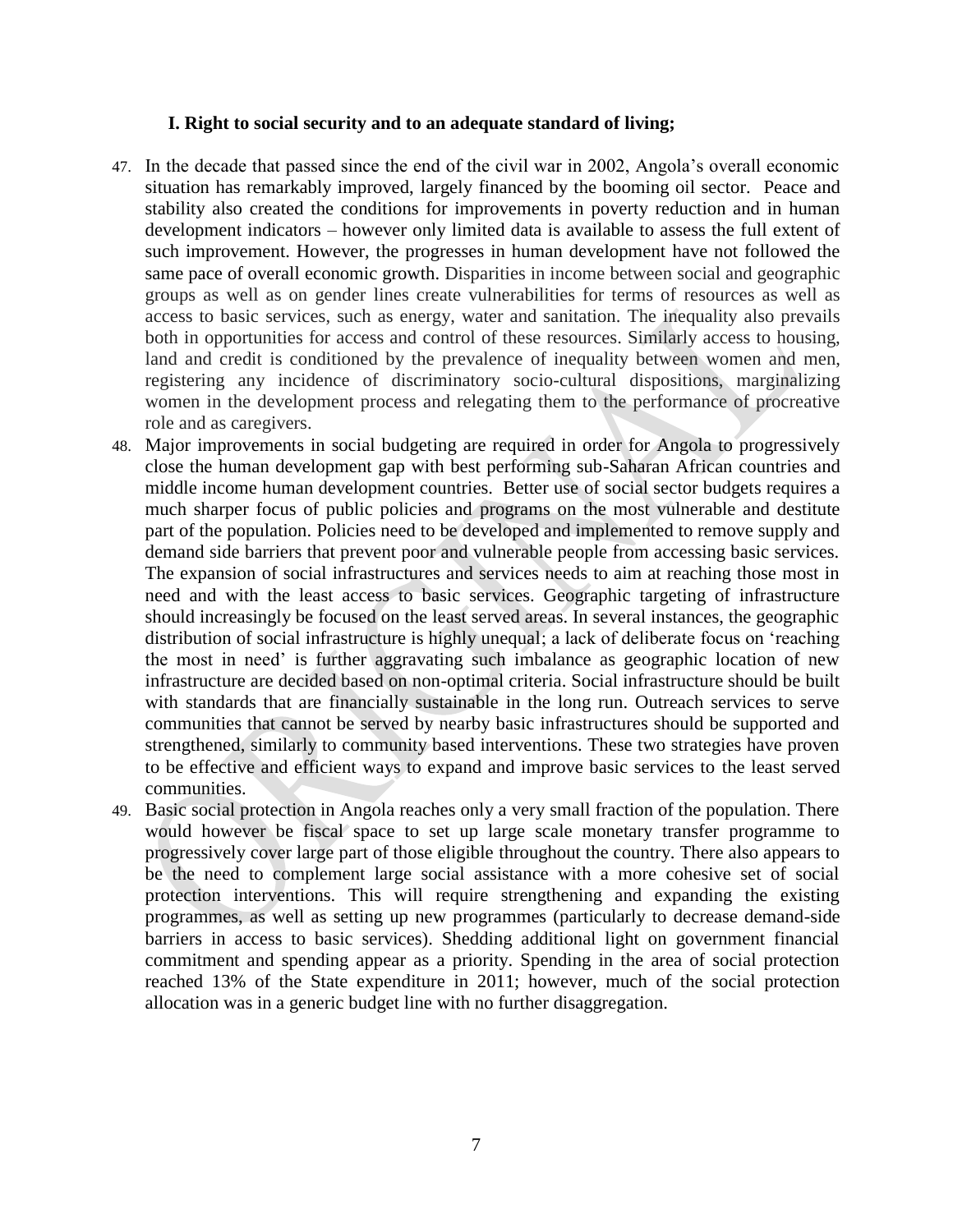### **J. Right to education**

- 50. The National Development Plan (2013-2017) determines education as one of the main priority areas. The National Integrated Strategy for Improving the Education System the Master Plan for Teacher Education in Angola are currently being fully implemented.
- 51. The Government of Angola has also heavily invested in infrastructure by building new schools all over the country and massively recruiting and training new teachers. These efforts have resulted in remarkable progress, in particularly on primary education. Children enrollment increased 206% between 2001 and 2009.
- 52. However, despite the gains, several challenges hamper the achievement of access to education for all citizens. The education system suffers from low efficacy and quality and is under-budgeted (8,6% of stage budget in 2013). As a result, there are low enrollment rates in pre-school ( 2%), a large number of children are still out of school, insufficient number of secondary schools, great disparities between rural and urban areas, and often the high costs of incidentals for poor families despite the gratuity of education.
- 53. There is a strong gender component in educational disparities in Angola, observed in literacy rates as well as in the enrolment in secondary education: the higher the level of education the higher the disadvantage of female access to education in Angola.
- 54. The Angolan government should be encouraged to increase significantly its budget to education sector, with a focus on quality, improving teacher training and school inspection services.

## **L. Right to health;**

- 55. In 2010, a National Health Policy that reiterated the universal access and equity to health was approved. For the realization of the rights enshrined in the constitution in the last ten years, the Government of Angola has made significant efforts to improve the health of their populations through the construction / reconstruction of infrastructures, decentralization of the National Health System with a focus on municipality, offer a package of care and services to reduce maternal and infant mortality, allocation of financial and human resources by hiring qualified health professionals from Cuba.
- 56. Although still insufficient, the budgets of the health sector has increased, programs to fight poverty at the local level with implementation and integration of the component of primary health care to achieve the Millennium Development Goals in 2015, were created.
- 57. At the national level Angola continuously need to review and update health legislation to: protect and promote the health of their populations; sustain their health policies and programmes; prevent ill health resulting from unsafe products and unsafe living conditions; fight new and re-emerging communicable diseases; support the development of health systems; combat continuing poverty, inequities in health and discrimination.
- 58. In Angola, the HIV and AIDS law was approved in June 24, 2004; however, the law is not operationalized therefore is difficult to implement the law to ensure the rights of PLHIV. .
- 59. Recently, Angola has inaugurated the National Institute of Fight Against Drugs. Also. Angola is putting AIDS on the national agenda with greater effort for the elimination of MTCT and expanding treatment by 2015. In 2013, Angola has developed an Accelerated HIV Response. This process has two objectives: to eliminate new infections among children by ensuring that 90% of pregnant women infected with HIV are receiving anti-retroviral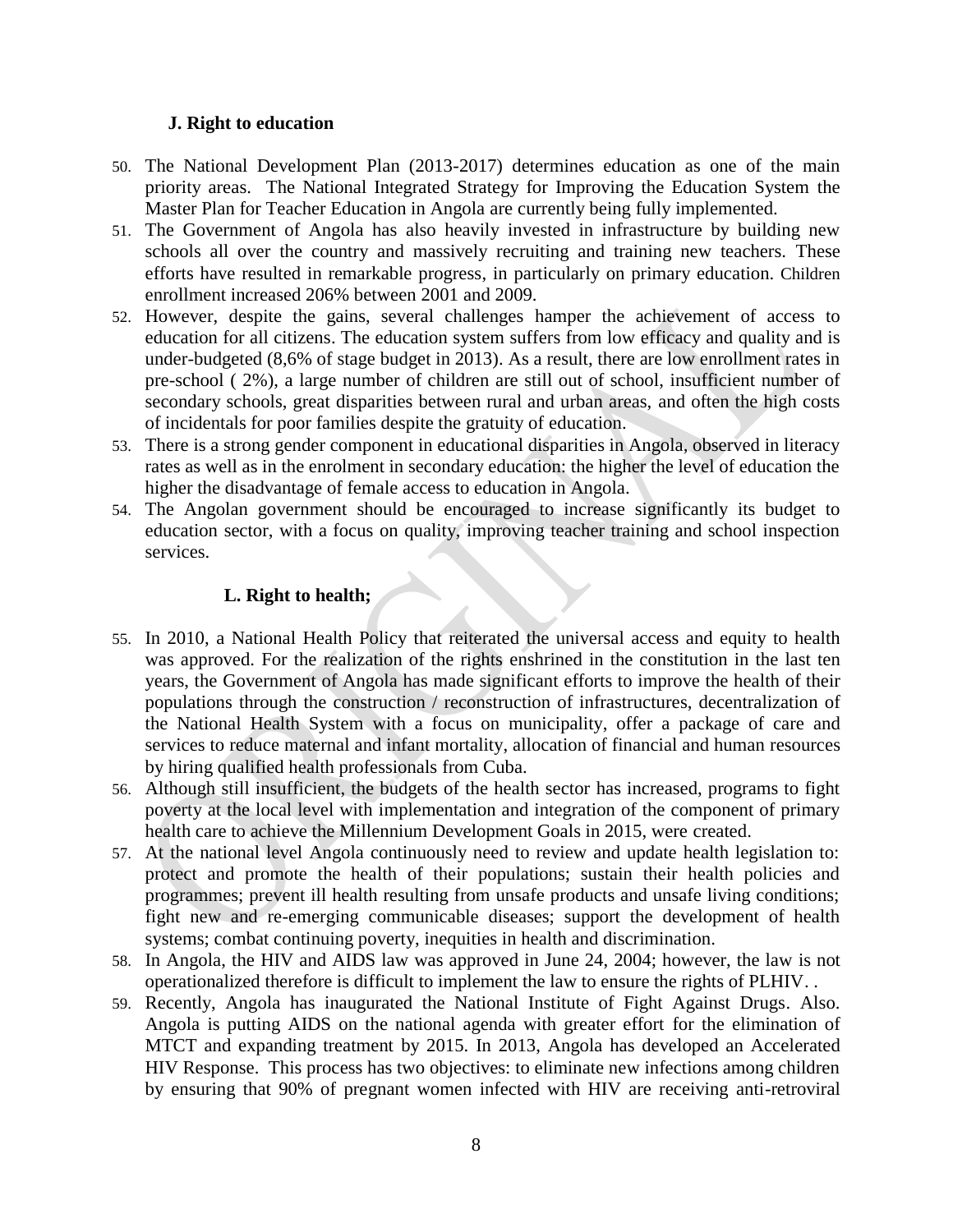therapy (ART); and to ensure that all adults, adolescents and children living with HIV who are eligible for treatment have access to ART.

- 60. Angola validated the new school curriculum with inclusion of a component in life skills and HIV, in 2013.
- 61. The financing target to close the AIDS resource gap continues to be a challenge. As a country aiming at achieving middle income status by 2017, Angola receives external resources (20–30%) to support activities defined in its national strategic plan. But domestic spending is increasing, and financing plans are being mobilized in the public and private sectors. In 2011, the international support covered 37% of all the spending in the fight against HIV and AIDS.
- 62. Angola needs to integrate human rights into its global agenda on public health very seriously. Exploring the intersection between human rights and the health challenges of a rapidly changing: from mental health to reproductive rights and communicable diseases. People are at the center of sustainable development, and health is at the center of human development and prosperity.

### **L. Persons with disabilities;**

63. The country has started the process of ratification of the Convention on the Rights of Persons with Disabilities and it Optional Protocol.

### **N. Migrants, refugees and asylum-seekers;**

- 64. Irregular migration is considered as a serious threat for the national security, and for this reason the Government of Angola is increasingly making efforts to improve border control along the very porous and long borders.
- 65. The major obstacles to the proper implementation of Law  $2/07$  of  $21<sup>st</sup>$  of August 2007 are the lack of knowledge about the law (or its misinterpretation) among the officials responsible for law enforcement, the porosity of borders, and the lack of capacity (both equipment and human resources) of the authorities at local level. Such challenges have contributed to the recent increase of irregular migration in the country.
- 66. Collective expulsions have continued to be practiced against irregular migrants in the most affected areas. At the beginning of 2013, a sensitization campaign launched by the provincial authorities in Lunda Norte called for the voluntary return of Congolese irregular migrants to DRC, as an opportunity to come back under certain conditions and with a regularized status. The return process was voluntary in the sense that migrants were not arrested, and they were allowed to depart with their goods. This has resulted into a movement of around 70,000 irregular migrants in total back to the DRC between May and June 2013, mostly from Lunda Norte Province. UNCT was allowed to monitor the process, which is as a positive sign of an opening from the government to accept protection partners' activities in this matter. Nonetheless, one of the problems identified for this movement was that the provincial government of Lunda Norte was not logistically prepared to provide adequate transportation, food and even water to the migrants. Other smaller scale collective expulsions have been taking place from Lunda Norte province particularly to the border provinces of Bandundu and Western-Kassai (in the DRC), the numbers are not known.